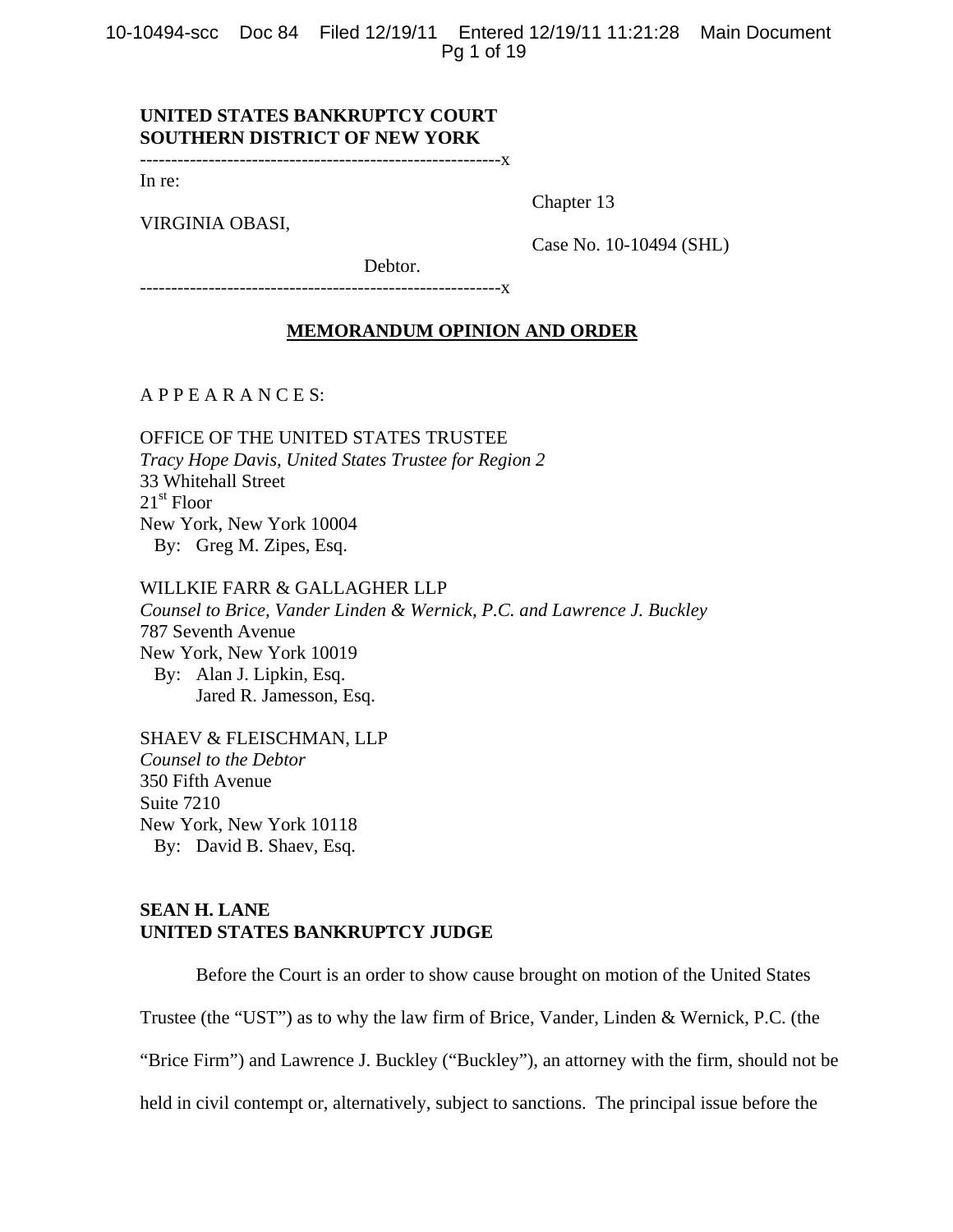### 10-10494-scc Doc 84 Filed 12/19/11 Entered 12/19/11 11:21:28 Main Document Pg 2 of 19

Court is Buckley's failure to review a proof of claim in this case before it was submitted to the Court with Buckley's electronic signature. The Court finds that the practice of Buckely, and the Brice Firm, of submitting proofs of claim without review by the signing attorney is a clear violation of Bankruptcy Rule 9011, the bankruptcy equivalent of Rule 11 of the Federal Rules of Civil Procedure. While the Court finds that this practice violates Bankruptcy Rule 9011, it denies the UST's request for civil contempt and sanctions because the UST's motion was not first served upon Buckley and the Brice Firm as required by the safe harbor provision of Bankruptcy Rule 9011.

#### **BACKGROUND**

On January 29, 2010, Virginia Obasi (the "Debtor") filed a petition for relief under Chapter 13 of the Bankruptcy Code. The Debtor's schedules of assets and liabilities included her interest in a two-family house located at 1255 Harrod Avenue, Bronx, New York (the "Property"). (ECF Doc. #1.) On February 5, 2010, a proof of claim (the "Claim")<sup>1</sup> was electronically filed in the Debtor's case on behalf of Deutsche Bank National Trust Company, as Trustee for the Certificateholders of Soundview Home Loan Trust 2005-OPT3, Asset-Backed Certificates, Series 2005-OPT3 ("Deutsche Bank"). The Claim was filed using the electronic case filing login and password of Buckley. It was signed electronically in Buckley's name using the "/s/" signifier, with Buckley identified as the "Creditor's Authorized Agent." (Zipes Decl. Ex. A.) Attached to the Claim was a note and mortgage held by Option One Mortgage Corporation ("Option One") on the Property.  $(Id.)^2$  The Claim did not include an assignment of mortgage from Option One to Deutsche Bank, or any

1

<sup>&</sup>lt;sup>1</sup> The Clam is designated on the Debtor's claims register as Claim No. 2. A copy of the Claim is attached as Exhibit A to the Declaration of Greg M. Zipes, dated August 26, 2011 (ECF Doc. # 58) (the "Zipes Declaration"). The Claim was amended on October 13, 2011.

 $2^{2}$  Beneficial Homeowner Service Corporation appears to hold a second mortgage on the Property in the amount of \$47,925.02.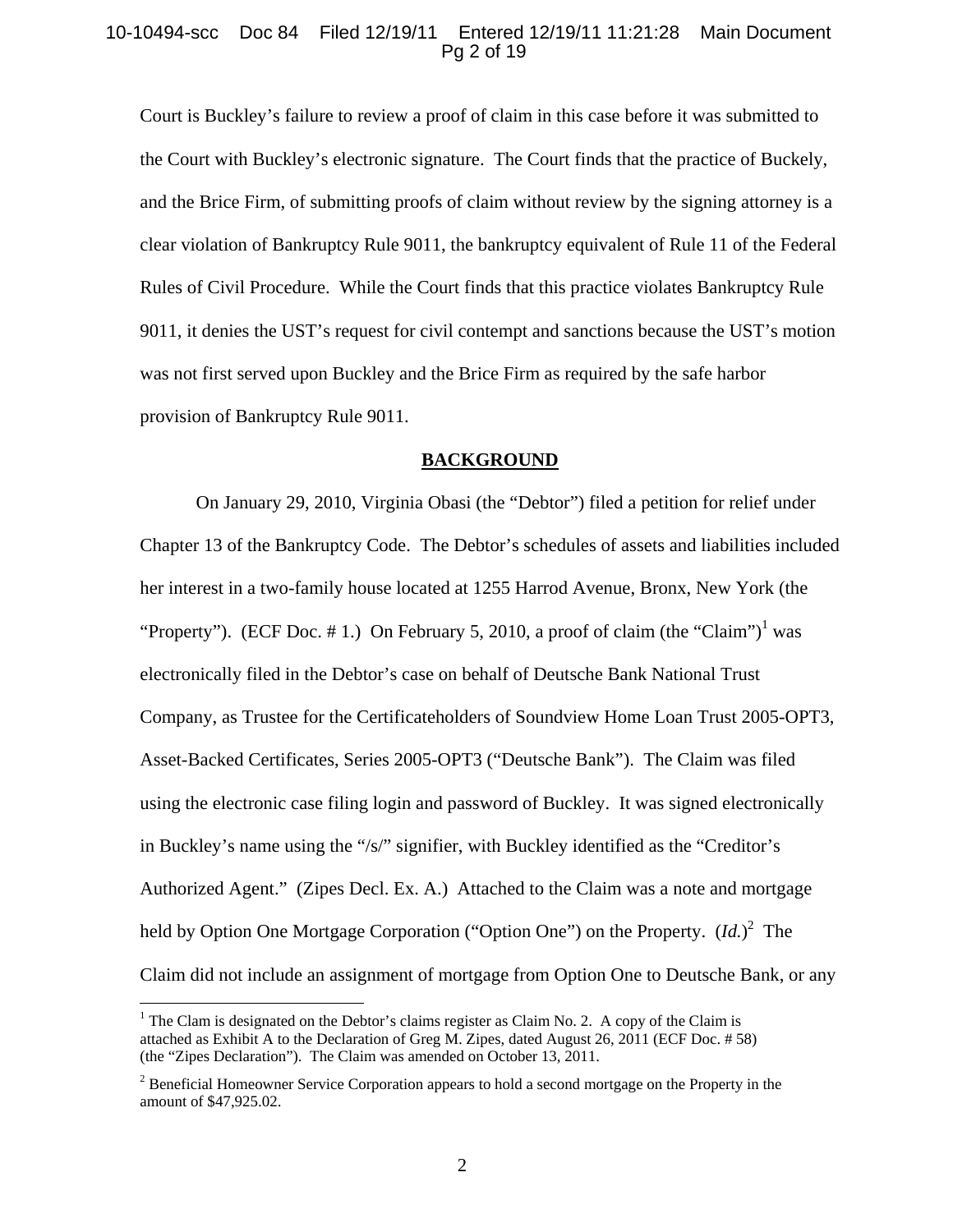### 10-10494-scc Doc 84 Filed 12/19/11 Entered 12/19/11 11:21:28 Main Document Pg 3 of 19

other document explaining the basis for Deutsche Bank to seek payment based upon the mortgage between the Debtor and Option One. Exhibit A to the Claim was an itemization of amounts asserted to be due and owing by the Debtor, including attorney's fees and costs. (*Id.*)

On May 10, 2010, the Debtor objected to the Claim on the grounds that Deutsche Bank lacked standing to file a proof of claim against the Debtor. (ECF Doc. # 13.) The Debtor argued that the Claim failed to demonstrate a complete chain of title for the Property from Option One to Deutsche Bank. Due to an alleged discrepancy in the request for attorney's fees, the Debtor's objection also asked for an accounting of all charges related to the Claim. The UST filed a statement in support of the Debtor's objection. (ECF Doc. # 23.) On June 30, 2010, counsel to Deutsche Bank filed a response to the objection. It explained that Buckley was an employee of American Home Mortgage Services, Inc. ("AHMSI"),<sup>3</sup> that he had prepared the Claim, and that AHMSI was authorized to execute the Claim on behalf of Deutsche Bank. (ECF Doc. # 18, at 4.)

In connection with the objection, Buckley was deposed and provided information regarding the preparation of the Claim. Buckley testified that, in addition to practicing law with the Brice Firm and being employed by AHMSI, he was also a part-owner and vicepresident of National Bankruptcy Services ("NBS"), which provided paralegal and other support services to the Brice Firm. (Zipes Decl. Ex. B, Buckley Dep. Tr., 13:25 – 14:2, Mar. 7, 2011.) The internal procedures at the Brice Firm provided that NBS prepared proofs of claim, which were then submitted to the firm for review by an attorney at or near the time of filing. (*Id.* at 38:20 – 40:3.) Buckley further testified that he did not physically sign the

1

 $3$  AHMSI is the current servicer of the mortgage loan. (Decl. of Lawrence J. Buckley, Sept. 26, 2011,  $\P$  8.)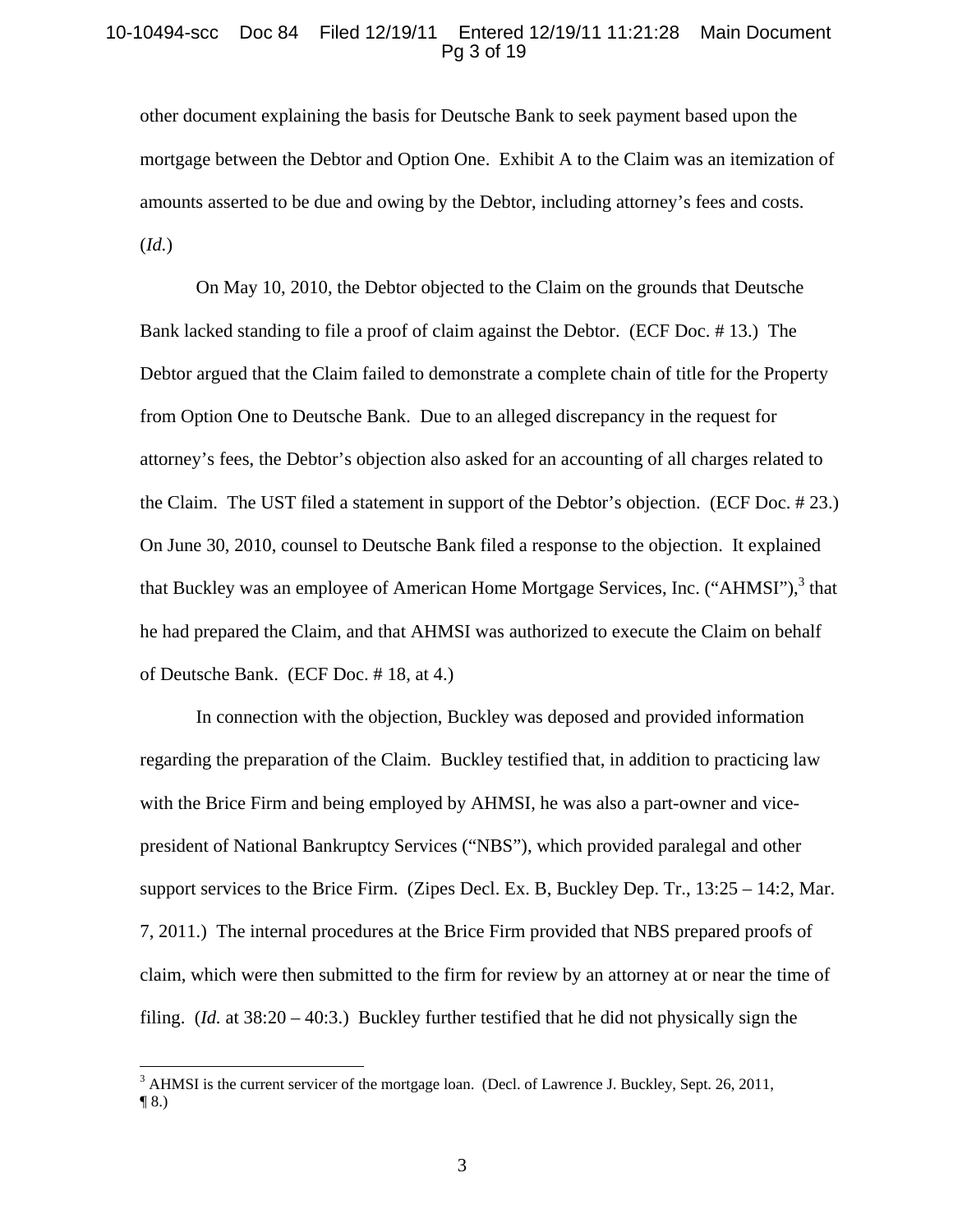# 10-10494-scc Doc 84 Filed 12/19/11 Entered 12/19/11 11:21:28 Main Document Pg 4 of 19

Claim, and he did not see the Claim before it was filed with his electronic signature. (*Id.* at 28:24 – 30:4.) Rather, an attorney at the firm named Craig Edelman ("Edelman") reviewed the Claim. (Second Decl. of Lawrence J. Buckley, October 5, 2011, ¶ 6.) Edelman was under the general supervision of Buckley, and had been trained by Buckley to review proofs of claim through the use of an internal checklist. (Decl. of Lawrence J. Buckley, Sept. 26, 2011, ¶ 16.) Based on pre-authorization from Buckley, Edelman directed that the Claim be filed using Buckley's ECF login and password. (*Id.* at ¶ 17.) Edelman used Buckley's ECF login and password presumably because Buckley was the only attorney at the firm who had such a login and password for this Court. (*See* Zipes Decl. Ex. B, Buckley Dep. Tr., 108:6 – 18, Mar. 7, 2011.)

After the order to show cause was issued in this case, Buckley and the Brice Firm further explained the procedures that had been followed in preparing the Claim and presumably all mortgage claims they have filed in this district:

- Obtain and review copies of the Note, Mortgage, and related AHMSI and Deutsche Bank business records.
- Compare the Note and Mortgage with the Debtor's Chapter 13 Petition and Schedules both to confirm the Debtor was the obligor on the Note and to check related information.
- Confirm that AHMSI's business records reflected it was the servicer for the current holder of the Note and Mortgage.
- Confirm that the Mortgage was perfected.
- Review AHMSI's business records to calculate the Debtor's liability for principal, interest, and other amounts due under the Note as of the Debtor's petition date, including reviewing invoices for services performed in connection with AHMSI's efforts to foreclose on the Mortgage.
- Redact personal identifiers of the Debtor as required by Bankruptcy Rule 9037.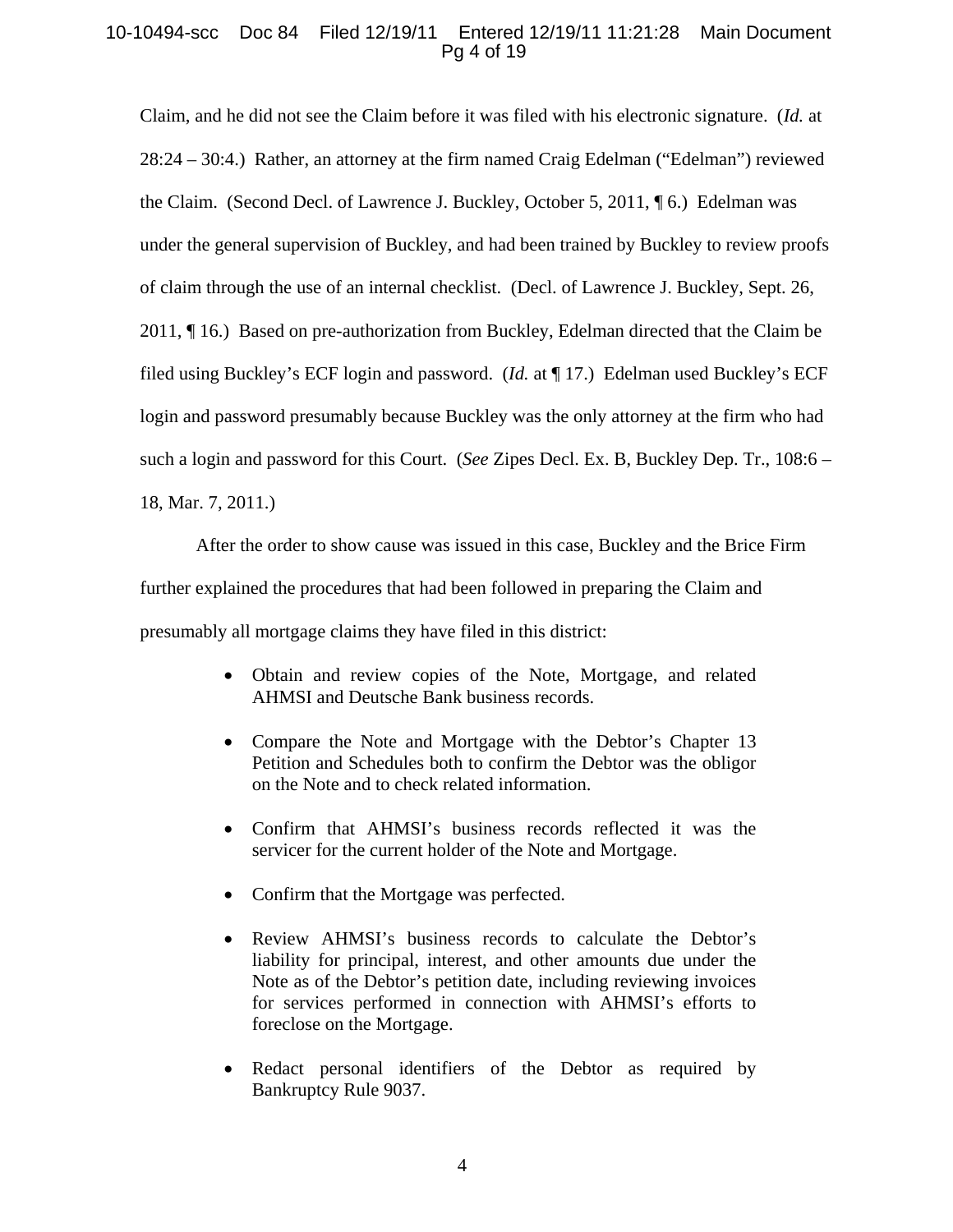# 10-10494-scc Doc 84 Filed 12/19/11 Entered 12/19/11 11:21:28 Main Document Pg 5 of 19

• Compare the proof of claim with the Note, Mortgage, and related attorney invoices.

(Memo. of Law  $\P$  13.)<sup>4</sup> While these steps are described as having been taken by the Brice Firm, a footnote in respondents' briefing acknowledges that "assistance" was provided by NBS pursuant to an agreement with the Firm to provide "certain back office services." (*Id.* at n. 7.) Indeed, Buckley testified that the firm's internal procedures provided for NBS to prepare the proofs of claim, which were then submitted to the firm for review by an attorney at or near the time of filing. (Zipes Decl. Ex. B, Buckley Dep. Tr., 38:20 – 40:3, Mar. 7, 2011.) It appears, therefore, that the steps identified above were performed by paralegals and support staff, before the Claim was reviewed by Edelman and submitted using Buckley's ECF login and password.

The UST argues that the procedures utilized by Buckley and his firm violate this Court's requirements for the filing and signing of documents submitted by electronic means on the Court's electronic filing system, as set forth in M-242. The UST also asserts that they violate Bankruptcy Rule 9011 and Local Bankruptcy Rule 9011-1. The UST seeks to have the respondents held in civil contempt or, in the alternative, subject to sanctions under Section 105 of the Bankruptcy Code. Buckley and the Brice Firm assert that the UST misinterprets the requirements of M-242, that their activities are not sanctionable, and that neither civil contempt nor sanctions may be imposed because there was no compliance with the safe harbor provision of Bankruptcy Rule 9011.

<sup>&</sup>lt;sup>4</sup> The respondents cite to certain portions of Buckley's deposition transcript to support the assertion that these steps were taken in preparing the Claim. As the pages of the deposition transcript cited by the respondents were not provided to the Court, however, the Court relies instead on the information contained in the publicly filed pleadings, including the Buckley Declarations.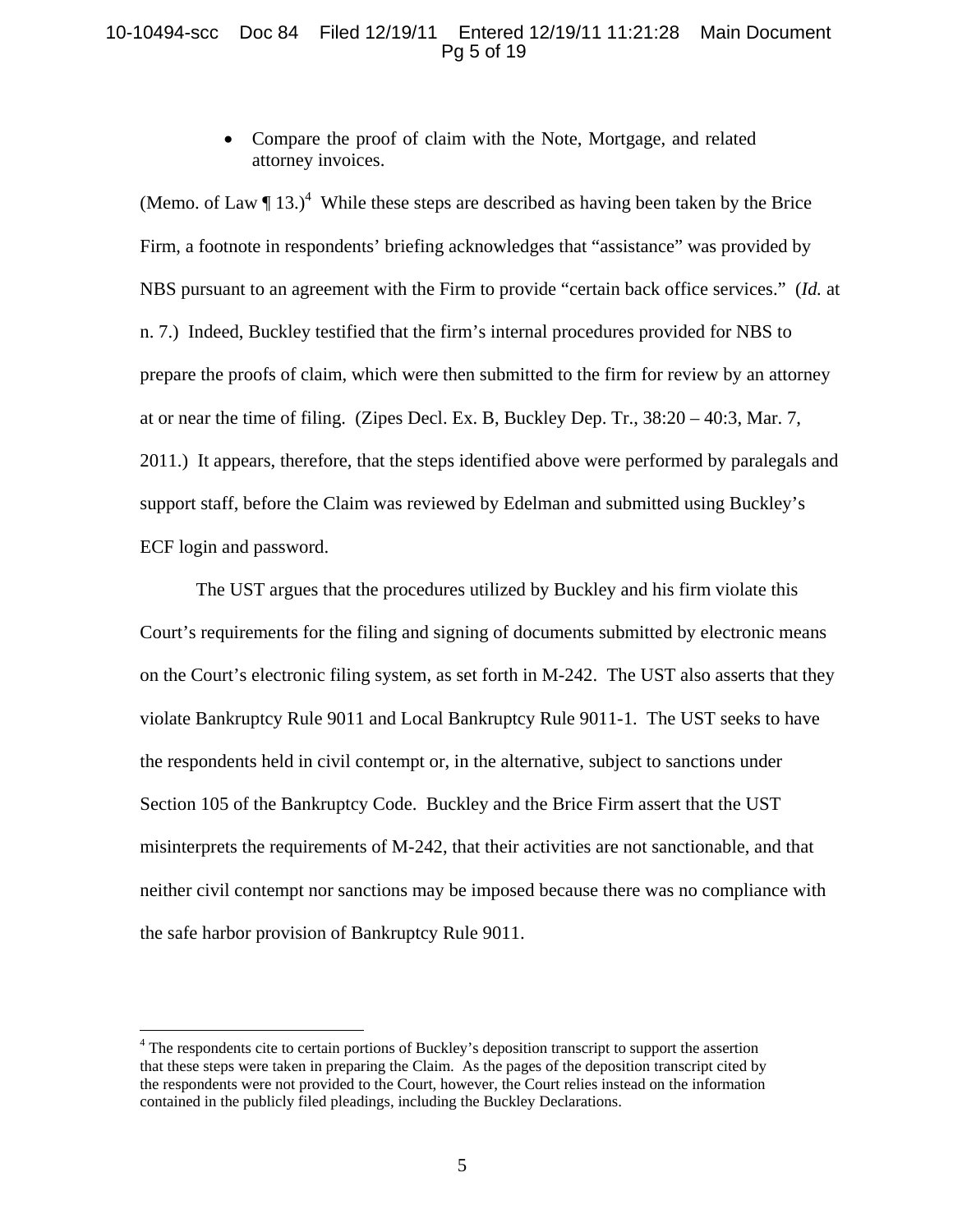### 10-10494-scc Doc 84 Filed 12/19/11 Entered 12/19/11 11:21:28 Main Document Pg 6 of 19

#### **DISCUSSION**

Under Bankruptcy Rule 5005, "[a] court may by local rule permit or require documents to be filed, signed, or verified by electronic means . . . ." Fed. R. Bankr. P. 5005(a)(2). During the relevant period at issue, Bankruptcy Rule 5005 was implemented through M-242, which provides for the electronic filing, signing and verification of documents in this Court.<sup>5</sup> Under M-242, pleadings filed in accordance with the electronic filing procedures must "identify the initials and last four digits of the social security number of the attorney signing such pleading or other document. Additionally, the electronically filed document shall indicate an 'electronic signature,' e.g., 's/Jane Doe'." (M-242, Ex. 1, p. 6.) M-242 further requires that "[n]o attorney or other person shall knowingly permit or cause to permit the attorney's password to be utilized by anyone other than an authorized member or employee of the attorney's law firm." (M-242, ¶ 3.) Notably, M-242 explicitly incorporates Bankruptcy Rule 9011 by stating that "the use of an attorney's password to file a document electronically shall constitute the signature of that attorney for purposes of FRBP 9011 and LRBP 9011-1." (*Id.*, ¶ 4.)

While the parties have debated whether the conduct at issue violates the rules regarding the electronic filing of documents, the Court believes the real issue concerns an attorney's obligations when submitting documents to the Court. Those obligations are governed by Bankruptcy Rule 9011. That Rule provides that an attorney presenting a

<sup>&</sup>lt;sup>5</sup> The Court's current administrative order regarding the electronic filing, signing and verification of documents is M-399. However, the relevant order for purposes of this discussion is M-242, which was in effect at the time the Claim was filed. *See Schwartz v. Kujawa (In re Kujawa)*, 256 B.R. 598, 614 (B.A.P. 8th Cir. 2000), *rev'd in part on other grounds*, 270 F.3d 578 (8th Cir. 2001) ("[An attorney's] conduct is to be reviewed under the standards applicable when his conduct took place.") (citing *Retired Chicago Police Ass'n v. Firemen's Annuity & Benefit Fund*, 145 F.3d 929, 933 (7th Cir. 1998); *Runfola & Assocs. Inc. v. Spectrum Reporting II, Inc.*, 88 F.3d 368, 373 (6th Cir. 1996)). As M-399 does not contain any material revisions from M-242 regarding electronic filing, the results of this decision would be the same under either order.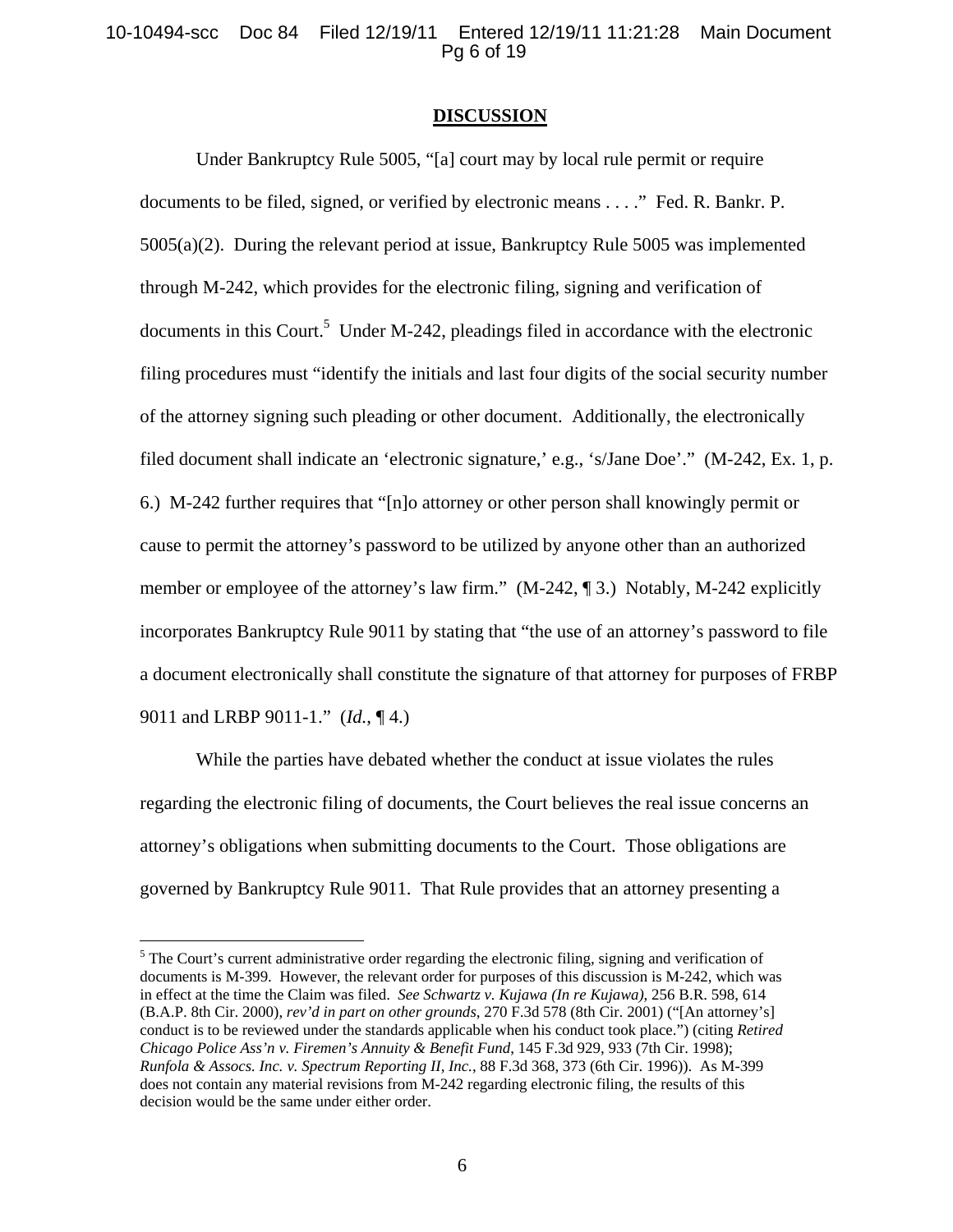### 10-10494-scc Doc 84 Filed 12/19/11 Entered 12/19/11 11:21:28 Main Document Pg 7 of 19

document to the Court is personally responsible for reviewing the document for a variety of

reasons going to the good faith basis for and accuracy of the document's contents. The Rule

provides:

By presenting to the court (whether by signing, filing, submitting, or later advocating) a petition, pleading, written motion, or other paper, *an attorney . . . is certifying that to the best of the person's knowledge, information, and belief, formed after an inquiry reasonable under the circumstances*,--

 (1) it is not being presented for any improper purpose, such as to harass or to cause unnecessary delay or needless increase in the cost of litigation;

 (2) the claims, defenses, and other legal contentions therein are warranted by existing law or by a nonfrivolous argument for the extension, modification, or reversal of existing law or the establishment of new law;

 (3) the allegations and other factual contentions have evidentiary support or, if specifically so identified, are likely to have evidentiary support after a reasonable opportunity for further investigation or discovery; and

 (4) the denials of factual contentions are warranted on the evidence or, if specifically so identified, are reasonably based on a lack of information or belief.

Fed. R. Bankr. P. 9011(b)(3) (emphasis added). By its provisions, Bankruptcy Rule 9011 places "an affirmative duty on attorneys and litigants to make a reasonable investigation (under the circumstances) of the facts and the law before signing and submitting any petition,

pleading, motion or other paper.'" 10 Collier on Bankruptcy ¶ 9011.04[2][a] at 9011-7.

Bankruptcy Rule 9011 allows the imposition of "appropriate sanctions upon the attorneys, law firms, or parties that have violated [Bankruptcy Rule 9011(b)] or are responsible for the violation. . . . Absent exceptional circumstances, a law firm shall be held jointly responsible for violations committed by its partners, associates, and employees." Fed. R. Bankr. P. 9011(c). The authority to impose sanctions "extends to out-of-state partners of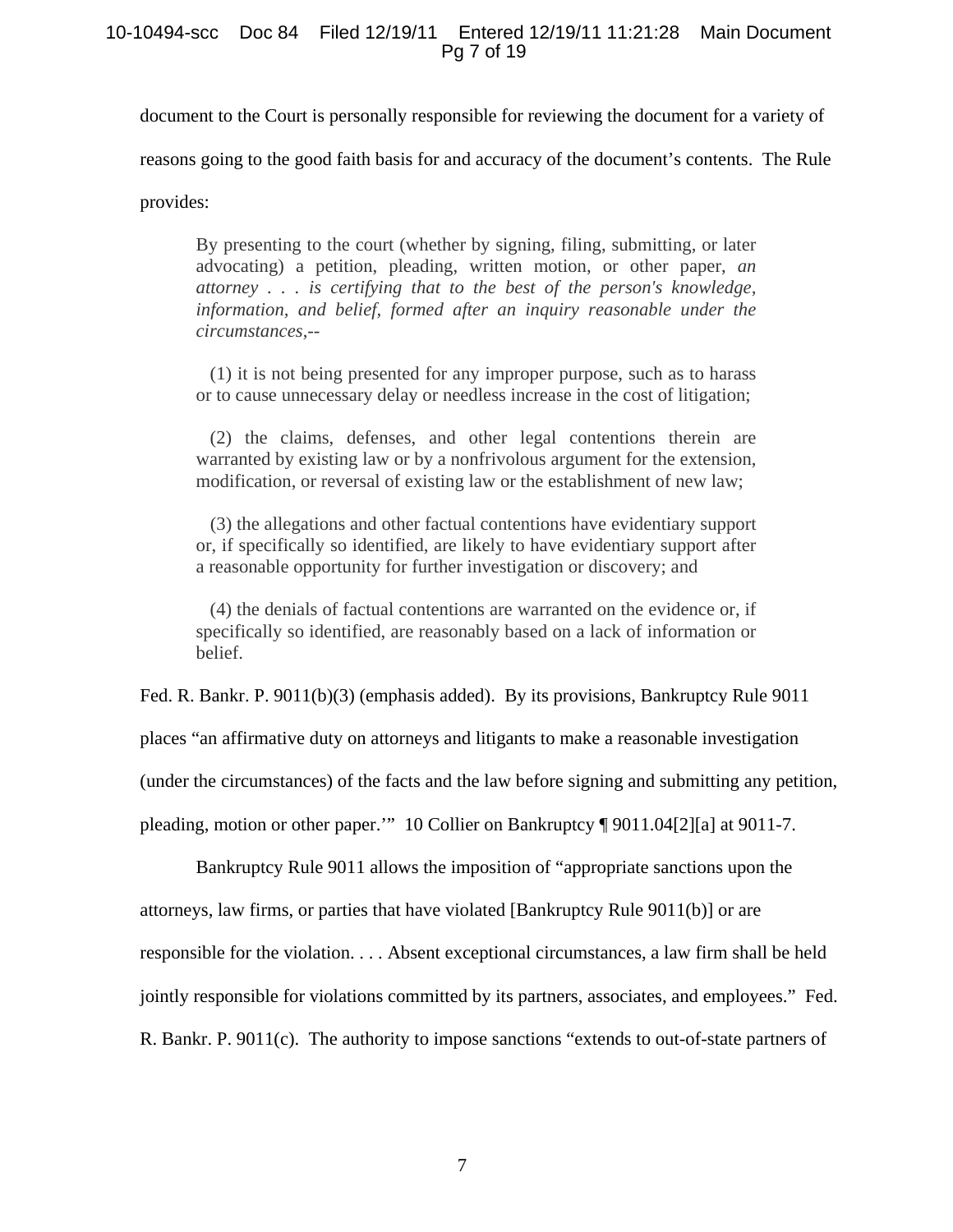# 10-10494-scc Doc 84 Filed 12/19/11 Entered 12/19/11 11:21:28 Main Document Pg 8 of 19

multi-state firms." *In re Ulmer*, 363 B.R. 777, 782 (Bankr. D.S.C. 2007) (citing *In re Rivera*, 342 B.R. 435, 465-66 (Bankr. D.N.J. 2006)).

Respondents raise four arguments in support of their position that their conduct did not violate Bankruptcy Rule 9011. The Court rejects these arguments as flatly inconsistent with the language and spirit of the Rule.

 First, they contend that Bankruptcy Rule 9011's requirement of reasonable inquiry was satisfied by the procedures employed by the firm before filing the Claim. But their argument ignores the personal nature of an attorney's obligations under Bankruptcy Rule 9011. As the Advisory Committee Notes to the Rule make abundantly clear, "[t]he person signing, filing, submitting, or advocating a document has a *nondelegable* responsibility to the court . . . ." Fed. R. Civ. P. 11 advisory committee's note (emphasis added). The statutory history of Rule 11 of the Federal Rules of Civil Procedure<sup>6</sup> also clearly supports the notion that a party whose signature appears on a document must personally review such document prior to filing. Rule 11 was amended in 1993 to delete language stating that "[t]he signature of an attorney . . . constitutes a certificate that the attorney . . . has read the document." Fed. R. Civ. P. 11 (amended 1993). The Advisory Committee Notes associated with the amendment observe that this language was deleted only because such an obligation was clear even without the language:

The provision in the former rule that signing a paper constitutes a certificate that it has been read by the signer also has been eliminated as unnecessary. *The obligations imposed under subdivision (b) obviously require that a pleading, written motion, or other paper be read before it is filed or submitted to the court.* 

<sup>&</sup>lt;sup>6</sup> The Second Circuit has stated that Rule 9011 "parallels Federal Rule of Civil Procedure 11, containing only such modifications as are appropriate in bankruptcy matters. . . . Accordingly, our review of the lower courts' application of Rule 9011 is informed by Rule 11 jurisprudence." *In re Cohoes Indus. Terminal, Inc.*, 931 F.2d 222, 227 (2d Cir. 1991) (internal citations and quotations omitted).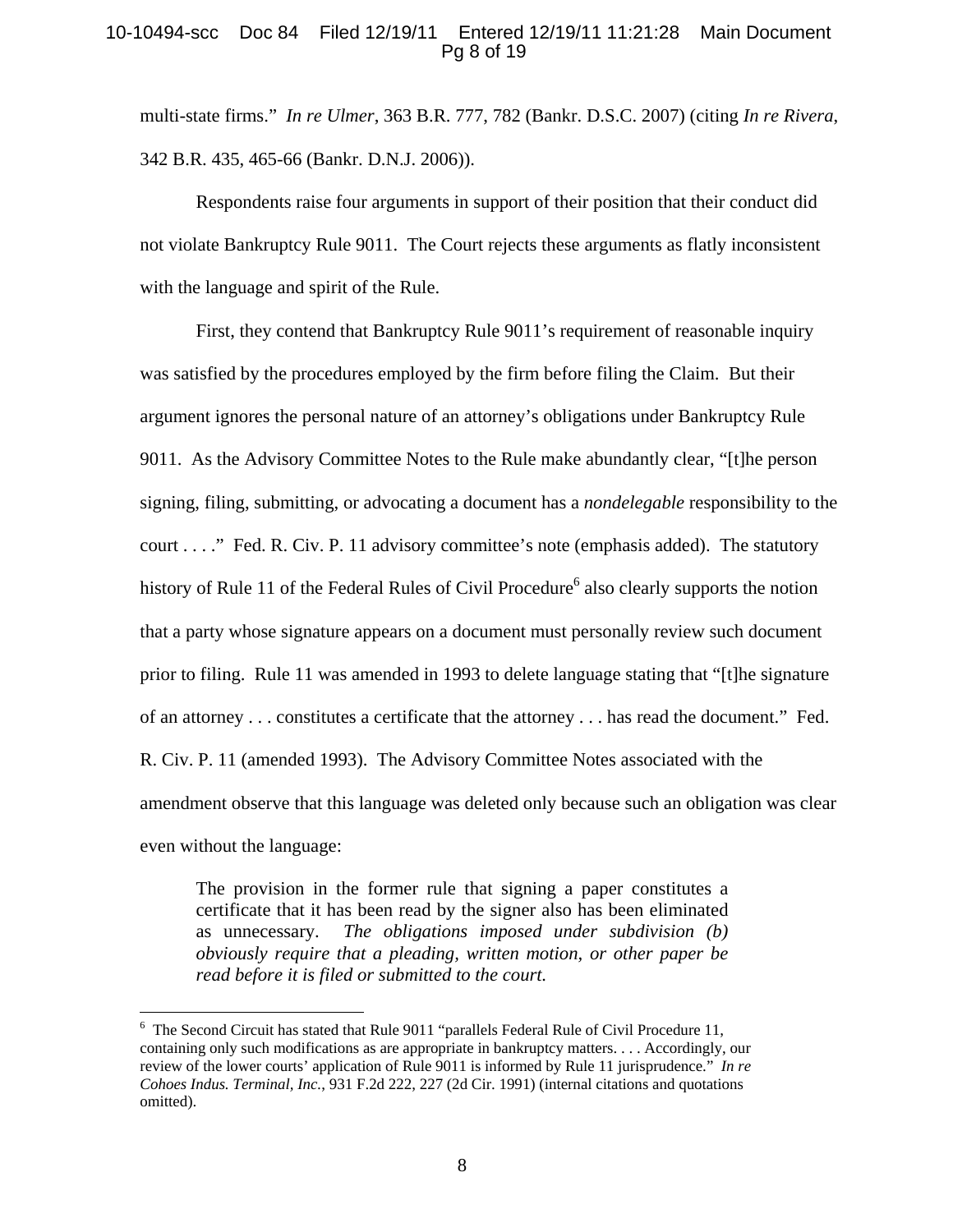#### 10-10494-scc Doc 84 Filed 12/19/11 Entered 12/19/11 11:21:28 Main Document Pg 9 of 19

Fed. R. Civ. P. 11 advisory committee's note (emphasis added). Bankruptcy Rule 9011 was amended in 1997 "to conform to the 1993 changes to F.R.Civ.P. 11." Fed. R. Bankr. P. 9011 advisory committee's note.

Consistent with the plan language of the Rule, the case law uniformly supports the view that an attorney who has signed a document must review the document prior to filing. *See In re Hurd,* 2010 Bankr. Lexis 2656, at \*5 (Bankr. D. Id. Aug. 11, 2010) ("Counsel did not review the final documents prior to their submission and, thus did not catch the patent error in the first order's terms, or question why the Debtor's attorney or Trustee would approve such an order. He did not personally confirm the approvals were obtained. His approach and his delegated system were flawed."); *In re Ulmer*, 363 B.R. 777, 783 (Bankr. D.S.C. 2007) ("By failing to review and sign the documents submitted to this Court and that bear her signature, [the attorney] violated Rule  $9011(a)$  and  $(b)$ ... This practice of submitting documents containing an electronic signature of a party that has not actually reviewed and signed the documents is not proper."); *In re KTMA Acquisition Corp.*, 153 B.R. 238, 249 (Bankr. D. Minn. 1993) ("[J]ust reading the filing supports the conclusion that the signer did not do a reasonable amount of pre-filing inquiry.") (citing *Mars Steel Corp. v. Continental Bank, N.A.*, 880 F.2d 928, 932 (7th Cir. 1989)). Thus, this Court concludes that an attorney's advance authorization to use his signature, without any intention to personally review the pleading prior to filing, does not constitute a reasonable inquiry under Bankruptcy Rule 9011 regardless of the steps taken by the firm.<sup>7</sup>

 $7$  Buckley and the Brice Firm argue that several of these cases can be distinguished as situations where paralegals performed work and no attorney was involved in any capacity. But they ignore that the courts in these cases imposed sanctions based upon the attorney's failure to personally review the papers that he or she signed. Indeed, practices like those of Buckley and the Brice Firm have garnered criticism from the courts. One such decision is *In re Rivera*, 342 B.R. 435 (Bankr. D.N.J. 2006), where a law firm engaged in the systematic use of pre-signed certifications in support of motions filed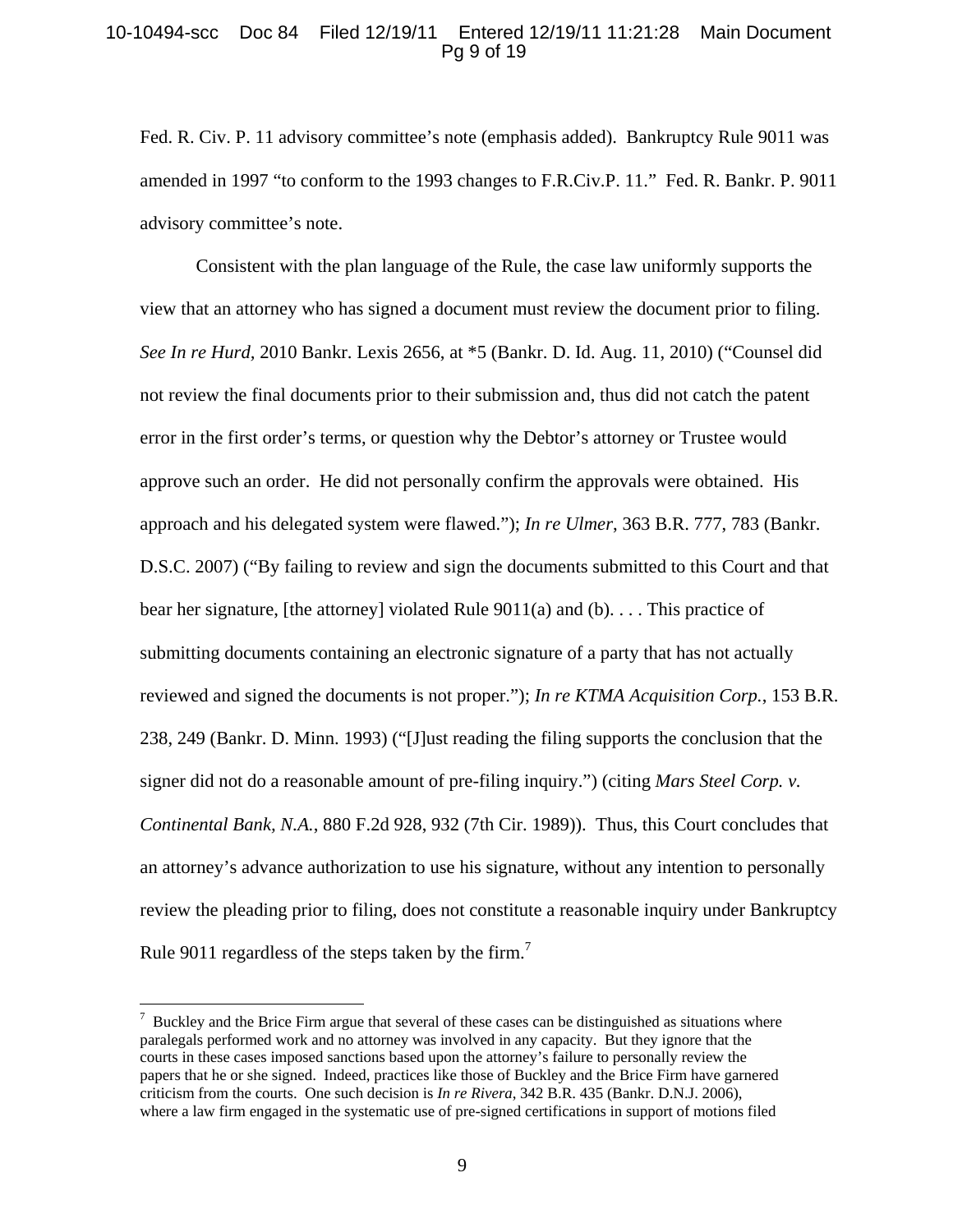### 10-10494-scc Doc 84 Filed 12/19/11 Entered 12/19/11 11:21:28 Main Document Pg 10 of 19

Second, respondents question where the dividing line must be drawn with respect to a reasonable inquiry under Bankruptcy Rule 9011. *See* Hr'g Tr., dated Oct. 5, 2011, 42:25 – 43:4 ("Let's say I'm filing a 100-page brief and I'm signing it. I'm the partner and I'm signing it. Now, of course, I'm going to have reviewed the brief but . . . there could be hundreds of cases cited in there. Have I reviewed every single case?"); *see id.* at 58:12 – 16 ("What's the standard? Does he have to ask five questions and then he can say okay? Does he have to ask ten questions and say okay? Does he have to read the document twice? I mean, the . . . Rule is totally vague."). It is true that "[t]here is no litmus test that can be applied to a given filing to determine whether Rule 9011 has been violated." *In re KTMA Acquisition Corp.*, 153 B.R. at 249. An inquiry must be made on a case-by-case basis, taking into account the circumstances of each case. *See id.* (internal citations omitted). "At times, however, the violation is so obvious that the filing speaks for itself." *Id.* at 249.

Such are the circumstances of this case. The attorney in question did not review the document and had no intention of doing so prior to filing. Instead, he authorized – in advance – an associate under his supervision to sign his name to whatever document that associate produced. While he set out a "checklist" for the associate to follow, he had no way of ensuring that the associate would comply with that checklist or the resulting written product would otherwise meet the requirements of Bankruptcy Rule 9011. "A signer may not drop papers into the hopper and insist that the court or opposing counsel undertake bothersome factual and legal investigation. . . . At a minimum, the reasonable inquiry

in various bankruptcy and state court proceedings. In holding the firm and attorneys subject to sanctions, the court stated that "[n]o reasonable attorney would consider [the filed documents] to be certifications, nor would any reasonable attorney engage in the practice of using "on-file" signature forms. This practice is in violation of Rule 9011 – because writings were presented for an "improper purpose," i.e., to have the court believe they were certifications. Moreover, the threshold "factual contention" in each of the ersatz submissions – that the signatory read and signed the document – is flatly untrue (not to mention without any evidentiary support)." *Id.* at 458.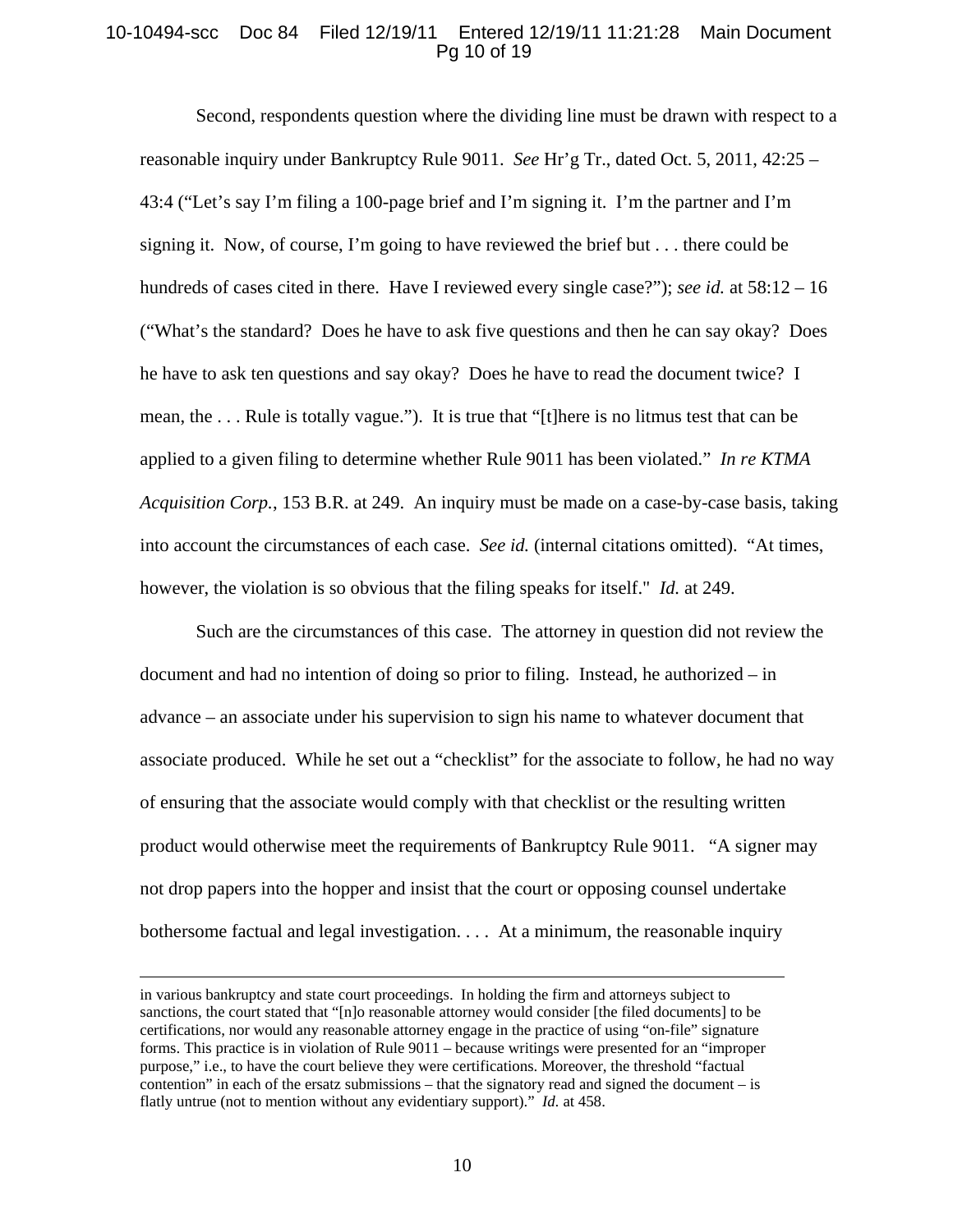#### 10-10494-scc Doc 84 Filed 12/19/11 Entered 12/19/11 11:21:28 Main Document Pg 11 of 19

standard requires at least some affirmative investigation on the part of the signer." *Id.* at 248- 49 (citing *Cleveland Demolition Co. v. Azcon Scrap Corp.*, 827 F.2d 984, 987 (4th Cir. 1987); *McCabe v. General Foods Corp.*, 811 F.2d 1336, 1340-41 (9th Cir. 1987); *Stewart v. RCA Corp.*, 790 F.2d 624, 633 (7th Cir. 1986); *Lieb v. Topstone Indus., Inc.*, 788 F.2d 151, 157 (3d Cir. 1986) (Rule 11 "imposes on [the signer] a duty to look before leaping and may be seen as a litigation version of the familiar railroad crossing admonition to 'stop, look and listen.'")); *see also In re Taub*, 439 B.R. 276, 281 (Bankr. E.D.N.Y. 2010) ("Rule 9011 serves the purpose of assuring courts and litigants that motions, pleadings, and other written submissions signed by an attorney bear the attorney's certification that he or she has acted in a manner that is objectively professional and reasonable under the circumstances*.*") (quoting *In re Ambotiene*, 316 B.R. 25, 34 (Bankr. E.D.N.Y. 2004)). Of course, the investigation performed by a signatory "need not be to the point of certainty to be reasonable." *In re KTMA Acquisition Corp.*, 153 B.R. at 249 (citing *Nemmers v. U.S.*, 795 F.2d 628, 632 (7th Cir. 1986)). "However, the signer must explore readily available avenues of factual inquiry." *In re KTMA Acquisition Corp.*, 153 B.R. at 249 (citing *Chapman & Cole v. Itel Container Int'l. B.V.*, 865 F.2d 676, 684 n.11 (5th Cir. 1989), *cert. denied*, 493 U.S. 872 (1989)).

Third, Buckley and the Brice Firm argue that Bankruptcy Rule 9011 sanctions are only appropriate where "a particular allegation is utterly lacking in support" and thus are inappropriate here because evidentiary support exists for the factual assertions in the Claim. (Post-Hearing Memo., at 8) (quoting *Klein v. Wilson, Elser, Moskowitz, Edelman & Dicker (In re Highgate Equities, Ltd.)*, 279 F.3d 148, 154 (2d Cir. 2000)). As a threshold matter, their argument ignores the plain text of Bankruptcy Rule 9011, which provides for a "certification] . . . to the best of the person's knowledge, information, and belief [that is]

11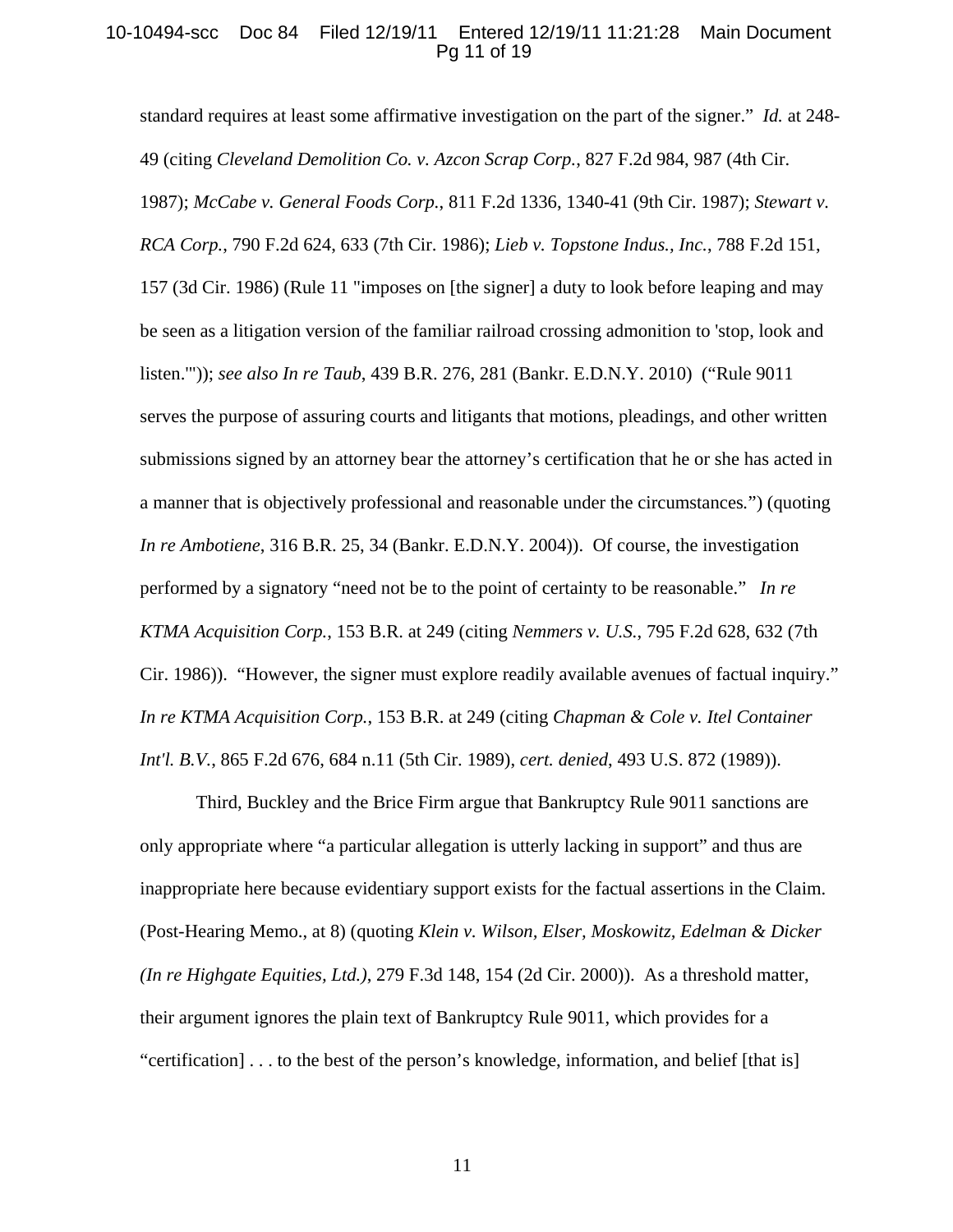# 10-10494-scc Doc 84 Filed 12/19/11 Entered 12/19/11 11:21:28 Main Document Pg 12 of 19

formed after an inquiry reasonable under the circumstances." Fed. R. Bankr. P. 9011(b).<sup>8</sup> It

cannot be that an attorney satisfies his obligation under Bankruptcy Rule 9011 when he

conducts no review of the document submitted to the Court. Indeed, some courts have

concluded that "[t]he fact that the information contained in documents bearing [the

attorney's] signature may have been accurate is not a defense to a Fed. R. Bankr. P. 9011

sanction." *In re Ulmer*, 363 B.R. at 782; *see also Calloway v. Marvel Entertainment Group*,

854 F.2d 1452, 1470 (2d Cir. 1988) ("Rule 11 applies to all papers filed in a lawsuit and . . .

the signer's conduct should be judged at the time the paper is signed."), *rev'd in part on other* 

*grounds*, 493 U.S. 120 (1989); *In re KTMA Acquisition Corp.*, 153 B.R. at 249 ("Whether the

signer's conduct was reasonable is an inquiry that focuses on what should have been done by

the filer before filing rather than how things turned out; conduct rather than result."). As the

court in *In re Rivera* wisely observed:

[S]omething more than claimed accuracy is required. The rules of this court should be followed . . . [The attorney's] seeking of refuge in the purported accuracy of her data submission is therefore rejected as a defense to violation of Rule 9011. A certifying party must be responsible for that data submission. The [law firm's practice] has annulled the purpose of the responsible party requirement: that is, to prompt diligent inquiry by the certifying individual, and a resulting careful statement made under penalty of perjury, with all of its attendant solemnity.

*In re Rivera, 342 B.R. at 461 - 462.*<sup>9</sup>

 $\overline{a}$ 8 Each of the Second Circuit cases cited by the respondents is factually distinct from the case at hand because none involve a situation where an attorney did not personally review the document that he signed and submitted to the court. *See In re Highgate Equities, Ltd.*, 279 F.3d 148 (2d Cir. 2002) (sanctions sought against attorney for letter he drafted and sent to bankruptcy court for which he allegedly did not make reasonable inquiry as to the evidentiary basis and which was allegedly submitted for improper purpose); *Sussman v. Bank of Israel*, 56 F.3d 450 (2d Cir. 1995) (sanctions sought against attorney with respect to a complaint and letters allegedly lacking factual or legal basis and allegedly filed for an improper purpose); *Hadges v. Yonkers Racing Corp.*, 48 F.3d 1320 (2d Cir. 1995) (sanctions sought against attorney for misstatements made in pleadings that were based on client representations, as well as for failure to disclose a state court action to the district court).

<sup>&</sup>lt;sup>9</sup> The lack of diligence before affixing one's signature has also historically been frowned upon. Thomas Jefferson derisively commented about King Louis XIV's practice of signing whatever documents were presented to him. *See* Letter from Thomas Jefferson to John Jay (Oct. 8, 1787),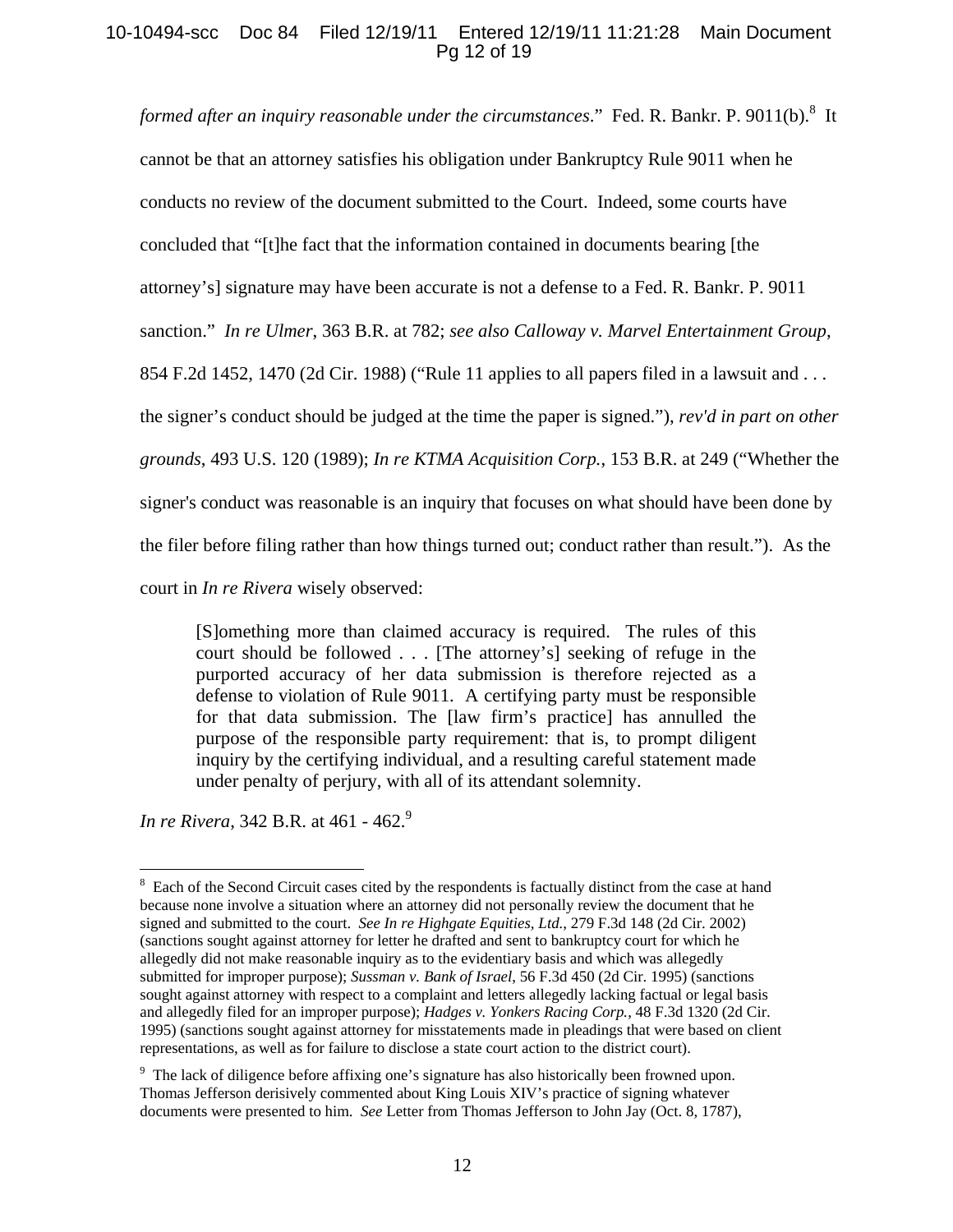### 10-10494-scc Doc 84 Filed 12/19/11 Entered 12/19/11 11:21:28 Main Document Pg 13 of 19

In any event, this argument fails because the Claim as originally filed lacked an evidentiary basis. The Claim was not "buttressed by several documentary exhibits," as was the case in the *Highgate* decision relied on by respondents. *Highgate*, 279 F.3d at 155. Rather, the Claim attached a note and mortgage between the Debtor and Option One, with no documentation to connect Option One to Deutsche Bank or to AHMSI. Under the precedent in this jurisdiction, therefore, the Claim was facially deficient as a basis for Deutsche Bank to foreclose or to recover on its Claim because it did not establish the assignment of the note and mortgage from Option One to Deutsche Bank. As Judge Glenn of this Court has explained:

[I]n the mortgage context, the creditor may initially attach only a summary of its claim, containing the debtor's name, account number, the prepetition account balance, interest rate, and a breakdown of the interest charges, finance charges and other fees that make up the balance of the debt. If the creditor is an assignee, it must also provide an affidavit attesting to the assignment of the note and mortgage.

*In re Minbatiwalla*, 424 B.R. 104, 117 (Bankr. S.D.N.Y. 2010); *see also In re Mims*, 438 B.R. 52, 56 - 7 (Bankr. S.D.N.Y. 2010) (in the lift stay context, stating that "Wells Fargo has not supplied the Court with any evidence that the Note was physically delivered or assigned pursuant to a written agreement. Here, the Note only indicates a transfer from Lend America to Washington Mutual Bank and not to Wells Fargo. Wells Fargo has not presented any evidence that it is in possession of the original Note, or that it received the Note via a valid written assignment.")

Fourth and finally, respondents suggested at oral argument that Bankruptcy Rule 9011 is not implicated because the document in question was merely a proof of claim and the

reprinted in 2 *Memoir, Correspondence and Miscellanies from the Papers of Thomas Jefferson,* <sup>249</sup> (Thomas Jefferson Randolph ed., Gray and Bowen 2d ed. 1830) (observing that the King "hunts one half the day . . . and signs whatever he is bid").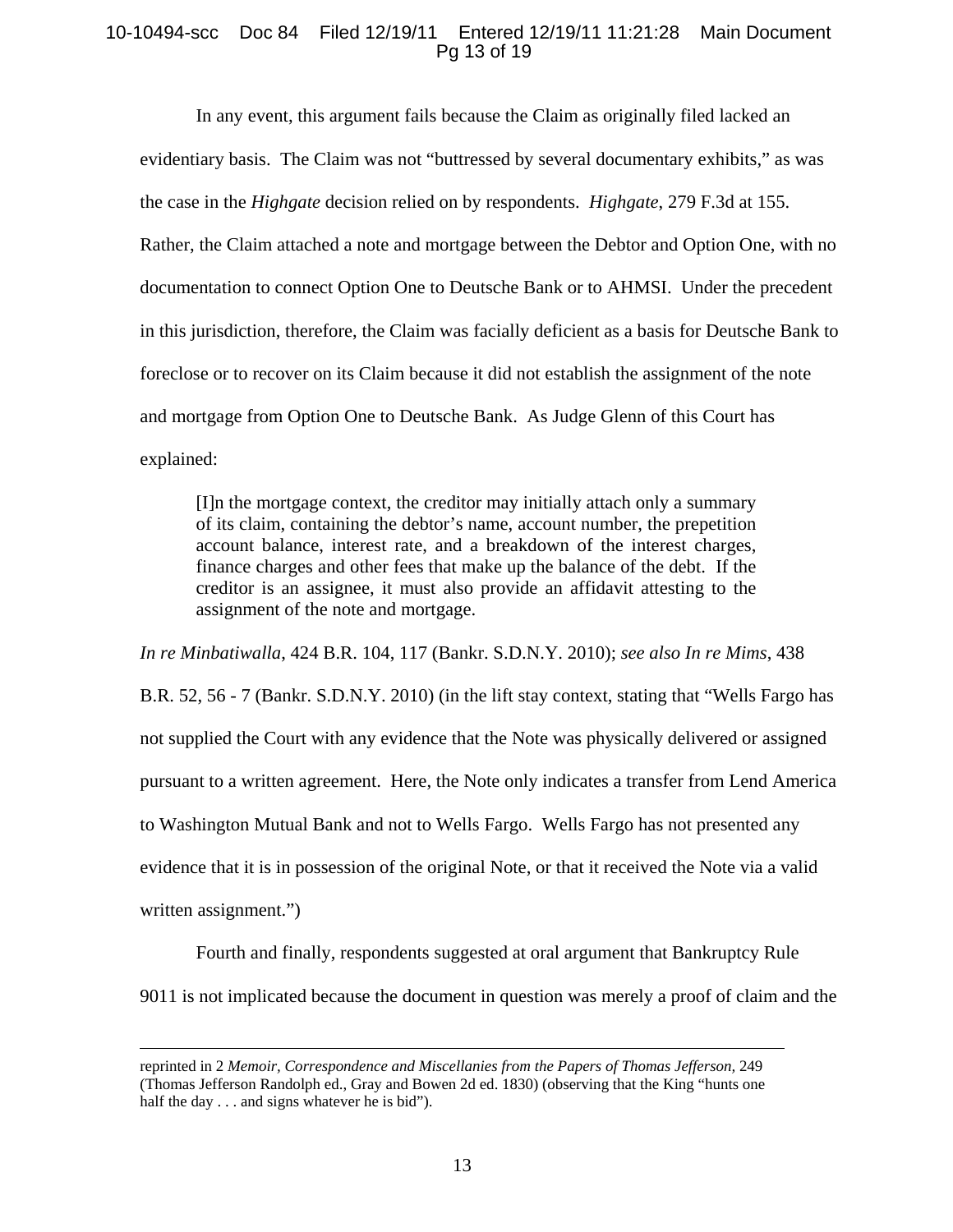# 10-10494-scc Doc 84 Filed 12/19/11 Entered 12/19/11 11:21:28 Main Document Pg 14 of 19

amount paid for its preparation was modest. *See* Hr'g Tr. 33:13 – 15, Oct. 5, 2011 ("This is a proof of claim. A garden variety proof of claim fill in the blanks for which the firm is paid  $$150.00$ ."); *Id.* at 42:18-23 ("Typically proofs of claim as Mr. Zipes, in fact, said are fine – filed by – signed by clients. That's all the Brice Firm does is they help prepare and file the proof of claim."); *Id.* at 56:16-20. But proofs of claim are central to the bankruptcy process as they are the vehicle through which a creditor recovers on its claim. Compliance with Bankruptcy Rule 9011 is particularly important for proofs of claim because a properly filed proof of claim constitutes "prima facie evidence of the validity and amount of the claim." Fed. R. Bankr. P. 3001(f). Unlike most litigation, the burden is initially placed on the party objecting to the claim to come forward with "evidence equal in force to the prima facie case . . . which, if believed, would refute at least one of the allegations that is essential to the claim's legal sufficiency." *In re Oneida Ltd.*, 400 B.R. 384, 389 (Bankr. S.D.N.Y. 2009) (quoting *In re Allegheny Int'l, Inc.*, 954 F.2d 167, 173-74 (3d Cir. 1992)). Under Section 502(a) of the Bankruptcy Code, such a claim is deemed allowed unless a party objects. 11 U.S.C. § 502(a). The Court must therefore be able to rely on the integrity of the proofs of claim before it. Not surprisingly then, Bankruptcy Rule 9011 has specifically been held to apply to proofs of claim. *See Hannon v. Countrywide Home Loans, Inc. (In re Hannon)*, 421 B.R. 728, 731 (Bankr. M.D. Pa. 2009); *see also In re Thomas*, 337 B.R. 879, 895 (Bankr. S.D. Tex. 2006), *aff'd*, 223 Fed. Appx. 310 (5th Cir. 2007); *Knox v. Sunstar Acceptance Corp. (In re Knox)*, 237 B.R. 687, 699 (Bankr. N.D. Ill. 1999).<sup>10</sup>

<u>.</u>

 $10$  Recent amendments to Bankruptcy Rule 3001 have bolstered the protections afforded to individual debtors with respect to proofs of claim. The Rule has been amended to require that proofs of claim based on a security interest in an individual debtor's property contain certain specific information in support of the claim, including a statement of the amount necessary to cure any prepetition default and, if the security interest is in the debtor's principal residence, an escrow account statement prepared as of the date of the petition. *See Comm'n from the Chief Justice, The Supreme Court of the United States Transmitting Amendments to the Federal Rules of Bankruptcy Procedure*, May 24, 2011, p. 65-6. The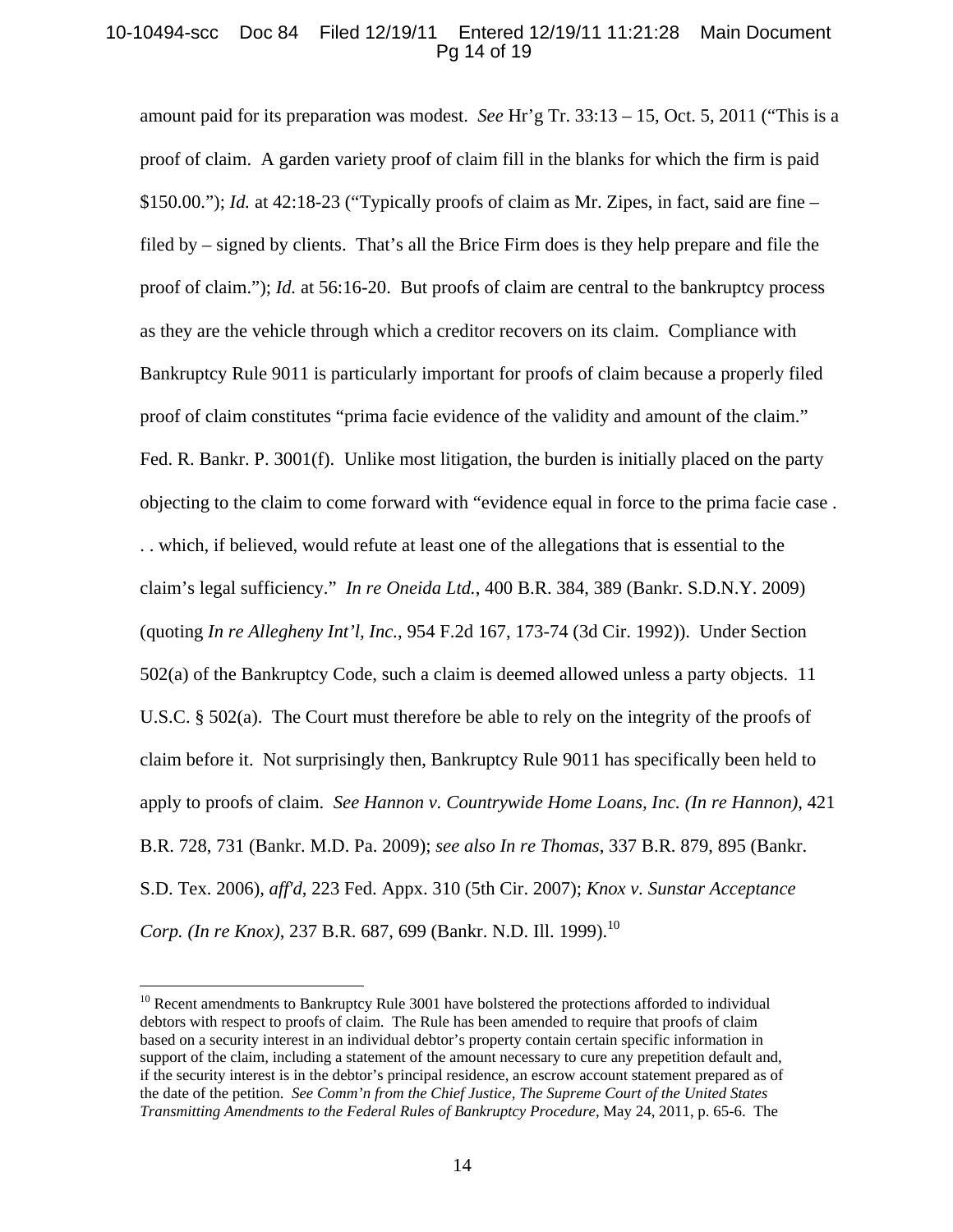### 10-10494-scc Doc 84 Filed 12/19/11 Entered 12/19/11 11:21:28 Main Document Pg 15 of 19

Indeed, serious issues of public policy are raised by the practices at issue here. The country is in the midst of a foreclosure crisis, and the news is replete with examples of misleading, inaccurate or incomplete mortgage related pleadings that have been filed in both the federal and state courts.<sup>11</sup> It is easy to find examples in this Court and other local bankruptcy courts of the problems caused by the filing of inadequate documentation related to mortgage obligations. *See In re Lippold*, 2011 Bankr. LEXIS 3282, at \*13-14 (Bankr. S.D.N.Y. Sept. 6, 2011); *In re Agard*, 444 B.R. 231, 245-46 (Bankr. E.D.N.Y. 2011); *Bank of New York v. Silverberg*, 926 N.Y.S.2d 532, 538 (2d Dept. 2011). Thus, it is of the utmost importance that the attorneys practicing before this Court maintain integrity in preparing the documentation of such mortgage obligations. Doing otherwise causes risk that "[t]he debtor and his/her family may lose their home, and the debtor and other creditors may lose significant equity in foreclosure." *In re Gorshtein*, 285 B.R. 118, 122 (Bankr. S.D.N.Y. 2002).

Having found that the conduct here runs afoul of Bankruptcy Rule 9011, the Court turns to the question of whether sanctions should be imposed. The Second Circuit has stated that "[t]he Bankruptcy Court's discretion to award sanctions may be exercised only on the basis of the specific authority invoked by that court. Because an award might be based on 'any of a number of rules or statutory provisions,' each 'governed by differing standards,' we

Rule also was amended to state that failure to provide such information may result in preclusion of "the holder from presenting the omitted information, in any form, as evidence in any contested matter or adversary proceeding in the case . . . [or the] award [of] other appropriate relief, including reasonable expenses and attorney's fees caused by the failure." *Id.* at p. 66. The amendments took effect on December 1, 2011.

<sup>&</sup>lt;sup>11</sup> See Andrew Keshner, *Upstate Foreclosure Firm Fined* \$2 Million, Agrees to Overhaul Its Filing *Practices*, N.Y.L.J., Oct. 7, 2011, at 1; U.S. Gov't Accountability Office, GAO-11-433, *Mortgage Foreclosures: Documentation Problems Reveal Need for Ongoing Regulatory Oversight* (2011); Testimony of Gov. Elizabeth A. Duke on Foreclosure Documentation Issues*: Robo-Signing, Chain of Title, Loss Mitigation, and Other Issues in Mortgage Servicing Hearing Before the Subcomm. on Housing and Community Opportunity of the House Comm. on Financial Services*, 11th Cong. 2 (2010).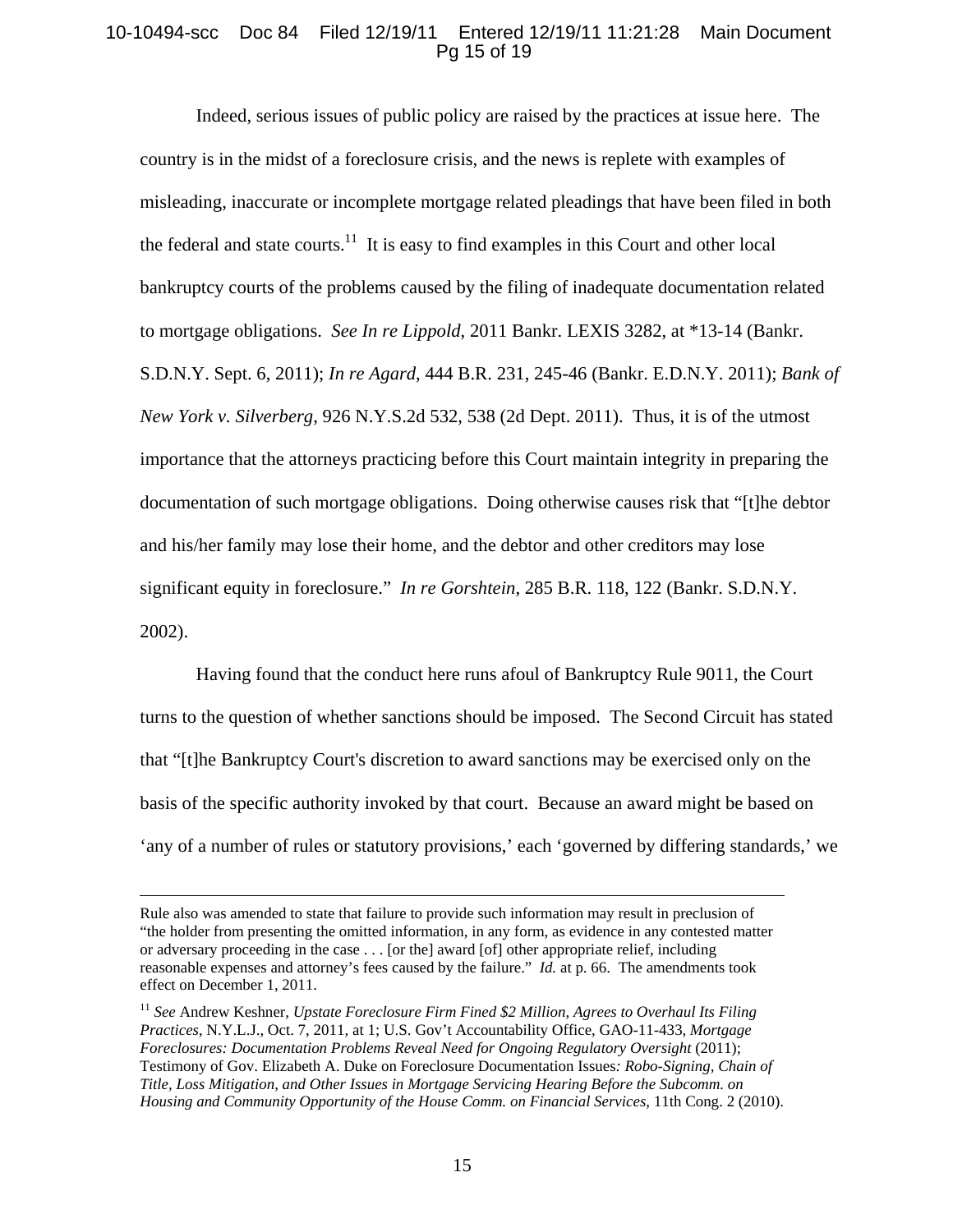# 10-10494-scc Doc 84 Filed 12/19/11 Entered 12/19/11 11:21:28 Main Document Pg 16 of 19

have found it 'imperative that the court explain its sanctions order with care, specificity, and attention to the sources of its power.'" *Solow v. Kalikow (In re Kalikow)*, 602 F.3d 82, 96 (2d Cir. 2010) (quoting *Sakon v. Andreo*, 119 F.3d 109, 113 (2d Cir. 1997)). The UST argues that it does not seek relief under Bankruptcy Rule 9011, but rather requests that the respondents be held in contempt for violation of M-242 or through the Court's authority under Section 105 of the Bankruptcy Code. For the reasons set forth earlier, however, it is clear that the applicable provision is Bankruptcy Rule 9011, and the Court must therefore address the issue of sanctions as provided for therein.<sup>12</sup>

"Rule 9011, like its counterpart Federal Rule of Civil Procedure 11, plays an important role in maintaining the professionalism of the bar and the integrity of court processes. That role is best effectuated when the Rule is invoked sparingly, and '[a] request for sanctions under Rule 11 is not a tactical device.'" *In re Taub*, 439 B.R. at 281 (quoting *Nakash v. U.S. Dep't of Justice*, 708 F. Supp. 1354, 1370 (S.D.N.Y. 1988)). Parties facing sanctions under Bankruptcy Rule 9011 must be provided with "notice and a reasonable opportunity to respond." Fed. R. Bankr. P. 9011(c). The Second Circuit has held that "a sanctioned attorney must receive specific notice of the conduct alleged to be sanctionable and

 $12$  At the hearing, Buckley and the Brice Firm argued that they had not been given proper notice that Rule 9011 was implicated and requested the opportunity to submit post-hearing briefing. Substantial post-hearing submissions were provided to the Court. *See Post-Hearing Memorandum of Law of Brice, Vander Linden & Wernick, P.C. and Lawrence J. Buckley in Opposition to Motion of United States Trustee Requesting that Such Parties Be Held in Civil Contempt or Be Subject to Sanctions Under 11 U.S.C. § 105* (ECF Doc. # 75); *Third Declaration of Lawrence J. Buckley in Support of Memoranda of Law of Brice, Vander Linden & Wernick, P.C. and Lawrence J. Buckley in Opposition to Motion of United States Trustee Requesting that Such Parties Be Held in Civil Contempt or Be Subject to Sanctions Under 11 U.S.C. § 105* (ECF Doc. # 76); *Declaration by David B. Shaev, Esq. on Behalf of Debtor, Virginia Obasi in Support of the United States Trustee's Motion Requesting that Brice Vander Linden & Wernick, P.C. and Lawrence J. Buckley Should Be (A) Held in Civil Contempt, or Alternatively, (B) Subject to Sanctions Under 11 U.S.C. Section 105* (ECF Doc. # 78); *Post-Hearing Response in Further Support of the United States Trustee's Motion for an Order to Show Cause Why Brice Vander Linden & Wernick, P.C. and Lawrence J. Buckley Should Not Be: (A) Held in Civil Contempt, or Alternatively, (B) Subject to Sanctions Under 11 U.S.C. § 105* (ECF Doc. # 79); *Motion of Brice, Vander Linden & Wernick, P.C. and Lawrence J. Buckley for Authority to File Fourth Declaration of Lawrence J. Buckley in Response to Issues Raised by the United States Trustee* (ECF Doc. # 80). The Court has considered all these post-hearing submissions in rendering its decision.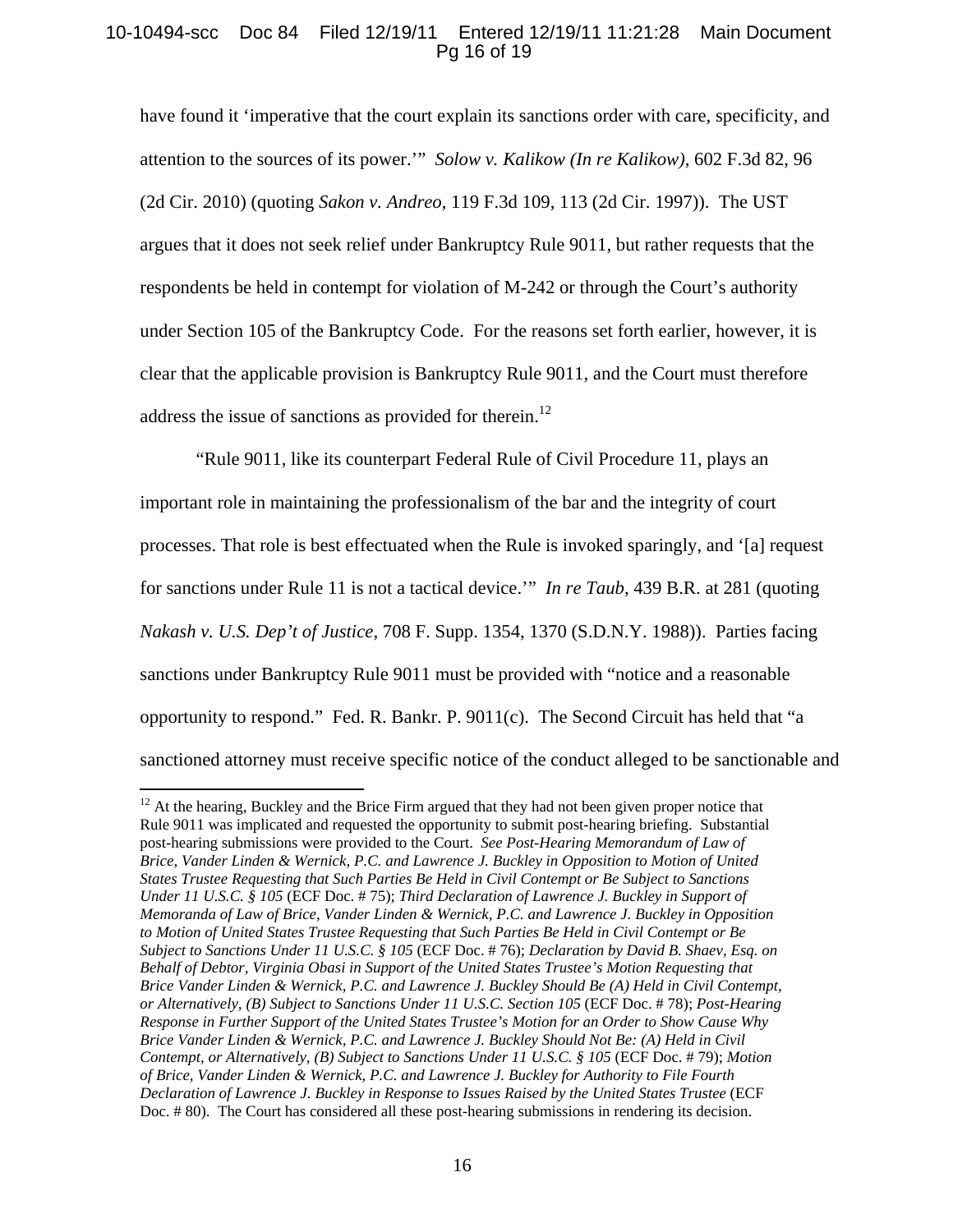### 10-10494-scc Doc 84 Filed 12/19/11 Entered 12/19/11 11:21:28 Main Document Pg 17 of 19

the standard by which that conduct will be assessed, and an opportunity to be heard on that matter." *In re Highgate Equities, Ltd.*, 279 F.3d at 152 (quoting *Nuwesra v. Merrill Lynch, Fenner, & Smith, Inc.,* 174 F.3d 87, 92 (2d Cir. 1999)). These requirements "reflect the importance of according fair procedural protections to an attorney or other party facing sanction." *Id.* (citing *Ted Lapidus, S.A. v. Vann,* 112 F.3d 91, 96 (2d Cir. 1997), *cert. denied*, 522 U.S. 932 (1997)).

Buckley and the Brice Firm argue that sanctions cannot be imposed because the "safe harbor" provisions of Bankruptcy Rule 9011 have not been met. Bankruptcy Rule 9011(c) sets forth the requirements of this safe harbor:

a motion for sanctions under this rule shall be made separately from other motions or requests and shall describe the specific conduct alleged to violate  $[Rule 9011(b)] \ldots$ . The motion for sanctions may not be filed with or presented to the court unless, within 21 days after service of the motion (or such other period as the court may prescribe), the challenged paper, claim, defense, contention, allegation, or denial is not withdrawn or appropriately corrected . . . .

Fed. R. Bankr. P.  $9011(c)(1)(A)$ . The procedural safeguards afforded by the safe harbor provisions of Bankruptcy Rule 9011 "are intended to reduce the number of motions for sanctions and to provide opportunities for parties to avoid sanctions altogether." *Perpetual Secs., Inc. v. Tang*, 290 F.3d 132, 141 (2d Cir. 2002) (citing *Hadges v. Yonkers Racing Corp.*, 48 F.3d 1320, 1327 (2d Cir. 1995)); *see Vuitton et Fils S.A. v. Carousel Handbags*, 592 F.2d 126, 130 (2d Cir. 1979) ("[S]anctions imposed after a finding of civil contempt serve two functions: to coerce future compliance and to remedy past noncompliance."). As no evidence has been presented that the UST has complied with the safe harbor provisions by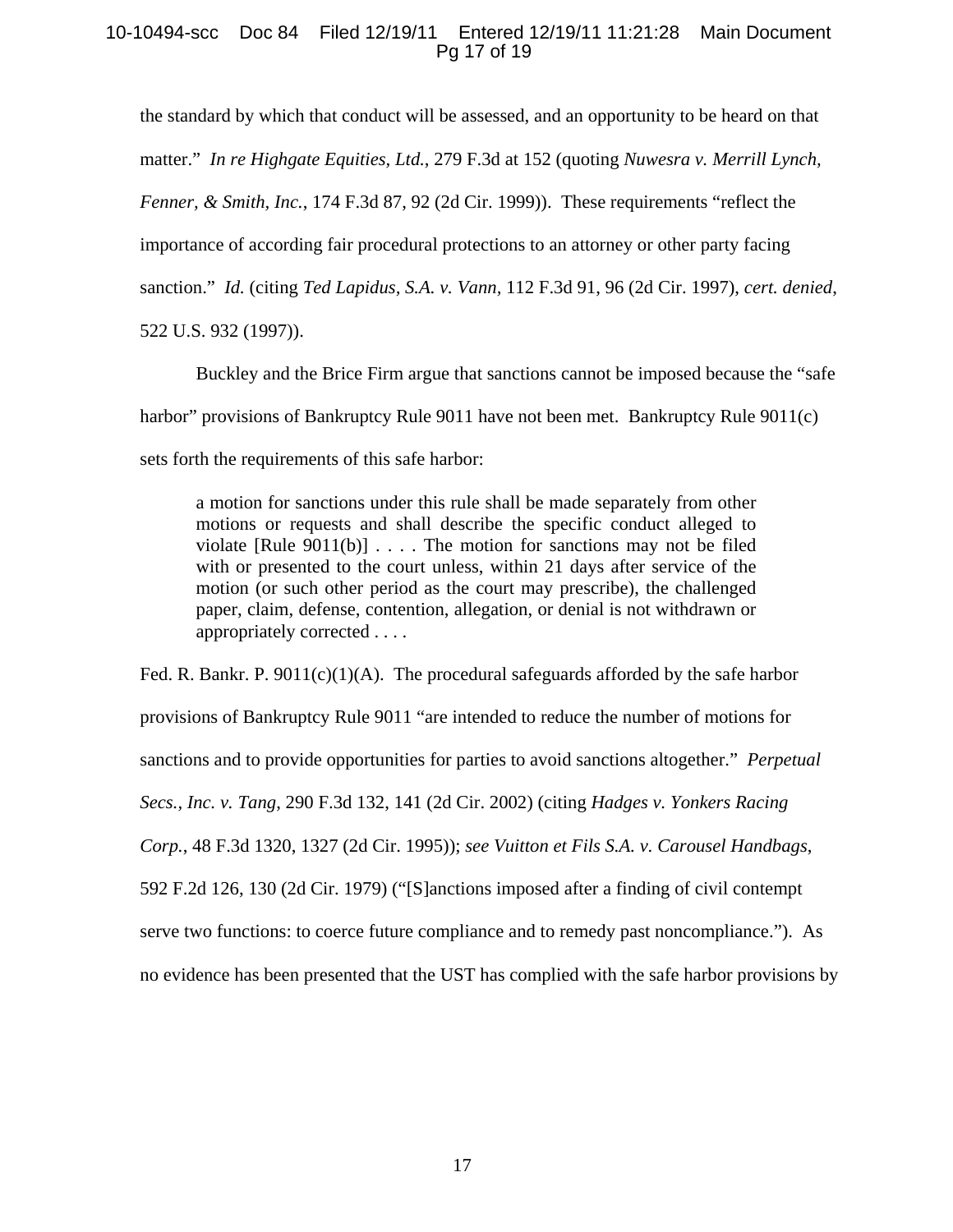### 10-10494-scc Doc 84 Filed 12/19/11 Entered 12/19/11 11:21:28 Main Document Pg 18 of 19

serving a copy of its motion on Buckley and his firm before filing it with this Court, the Court declines to enter sanctions in this case.<sup>13</sup>

 Of course, Bankruptcy Rule 9011(c) also states that "[o]n its own initiative, the court may enter an order describing the specific conduct that appears to violate [Rule 9011(b)] and directing an attorney, law firm, or party to show cause why it has not violated [Rule 9011(b)] with respect thereto." Fed. R. Bankr. P.  $9011(c)(1)(B)$ . It is true that this matter was technically brought on by an order to show cause issued by the Court. The safe harbor provision is nonetheless implicated because the order was not issued *sua sponte*, but rather in response to a motion made by the UST. *See Hadges v. Yonkers Racing Corp.*, 48 F.3d 1320, 1329 (2d Cir. 1995) (finding that a request for sanctions under Federal Rule of Civil Procedure 11 had not been brought on the district court's own initiative because "the court indicated that it was imposing sanctions in response to [movant's] request and did not state that it was imposing sanctions on [respondent] *sua sponte.*").

 In any event, the Court notes that Buckley and his firm have taken steps to remedy the defects in the procedures employed in filing the Claim. To begin with, the Claim filed in this case has been amended to include the electronic signature of Edelman, the same attorney that reviewed the Claim prior to its filing. Beginning in March 2011, the Brice Firm also

<sup>&</sup>lt;sup>13</sup> The facts that form the basis of the UST's motion for sanctions came to light during Buckley's deposition on March 7, 2011. (*See* Zipes Decl. Ex. B, Buckley Dep. Tr., 28:24 – 30:4, Mar. 7, 2011.) Given that this motion was not filed until more than five months later, one can reasonably assume that the conduct here was the subject of extensive discussion between the UST and the respondents before the UST filed its motion. At least one court outside this circuit has found that Bankruptcy Rule 9011's safe harbor requirement can be satisfied by giving appropriate notice to a party other than by the service of a motion. *See Raymond Prof'l Grp., Inc. v. William A. Pope Co. (In re Raymond Prof'l Grp., Inc.)*, 420 B.R. 420, 463 (Bankr. N.D. Ill. 2009) ("The Rule 9011 letter was sufficient in this case to give [respondent] the notice and opportunity to withdraw as is required by the safe harbor provision. The letter contained a detailed recitation of the same violations set forth in the Debtors motion for sanctions and expressly informed [respondent] of the Debtors' intent to seek Rule 9011 sanctions . . . . In this case, [respondent] did thereby receive the intended benefit of the full safe harbor period, and therefore the Debtors are entitled to a decision on the merits of their request for sanctions.") As no argument or evidence has been presented on that issue, however, the Court declines to address it here.